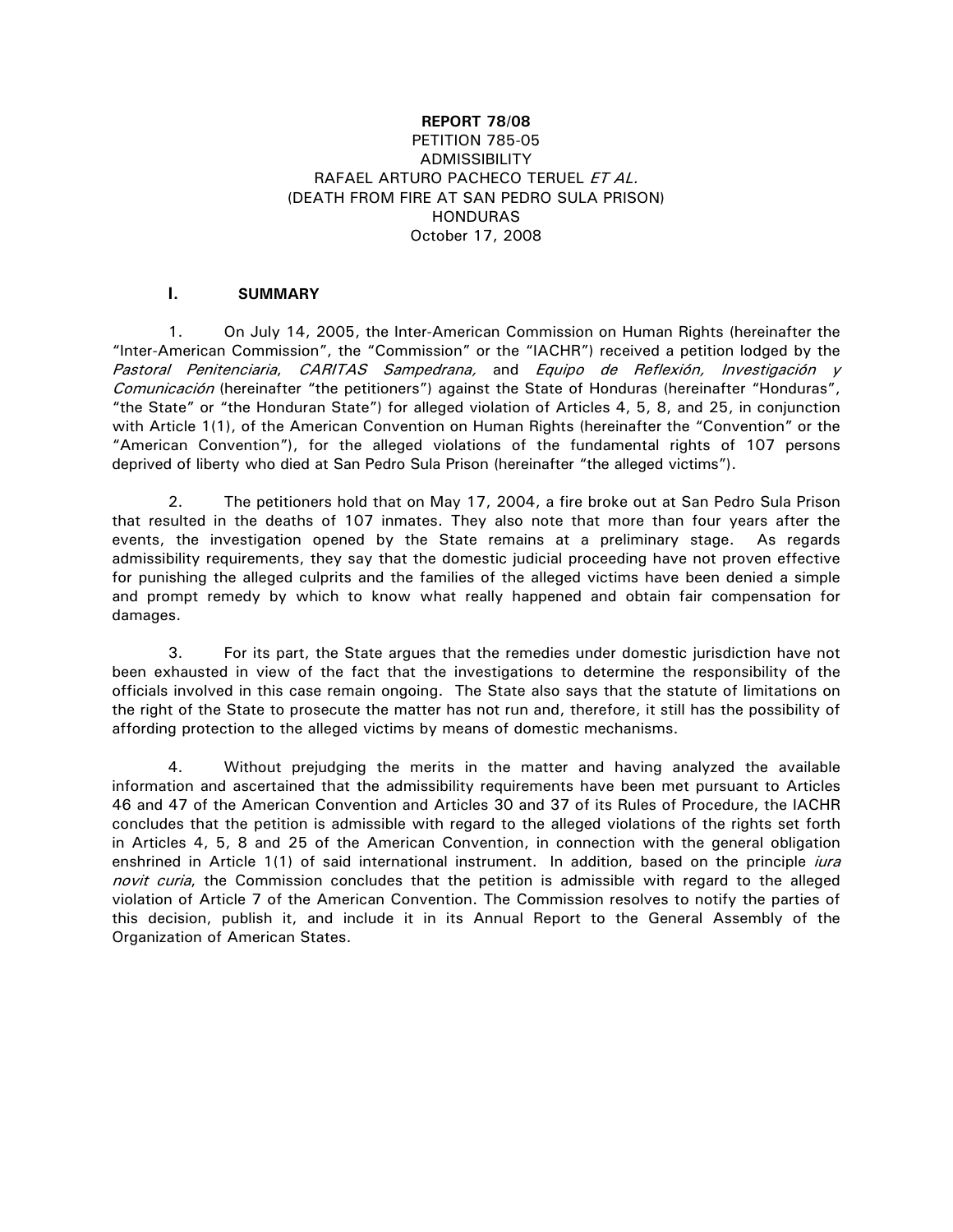#### **II. PROCESSING BY THE COMMISSION[1](#page-1-0)**

5. On July 14, 2005, the Commission received the petition and assigned it case number 785-05.<sup>[2](#page-1-1)</sup> On October 12, 2006, it forwarded the pertinent portions to the State and gave it two months to reply, in keeping with Article 30(2) of the Rules of Procedure of the Inter-American Commission on Human Rights (hereinafter the "Rules of Procedure"). The State's reply was received on February 28, 2007.

6. Furthermore, the IACHR received information from the petitioners on the following dates: April 23, 2007; August 29, 2007; October 2, 2007; and June 13, 2008. Said communications were duly relayed to the State.

7. In addition, the IACHR received comments from the State on the following dates: July 20, 2007; October 5, 2007; and March 5, 2008. Those communications were duly transmitted to the petitioners.

### **III. POSITIONS OF THE PARTIES**

### **A. The petitioners**

 $\overline{a}$ 

8. In the complaint the petitioners say that on May 17, 2004, at some time between 1:30 a.m. and 2 a.m. a fire broke out in Cellblock 19 at San Pedro Sula Prison, where 183 inmates considered members of the Mara Salvatrucha "MS 13" gang were housed. They add that at 1:55 a.m., the then-director of San Pedro Sula Prison called the Fire Department and the National Police to report the blaze, and that at 2:30 a.m., when the authorities arrived on the scene, the majority had been asphyxiated by the smoke. $3\overline{)}$  $3\overline{)}$  As a result of the fire, 107 inmates died and 26 sustained burns.[4](#page-1-3) They say that official reports attributed the cause of the fire to inadequate electrical installation.<sup>[5](#page-1-4)</sup> In this connection, they say that two months before the blaze the prison director described the electrical system as "collapsed" and warned that there could be a fire. They add that according to the testimony of a number of prisoners, when the fire started, when guards noticed that the inmates were attempting to get out of the Cellblock to escape the fire, they shot at them to prevent them from doing so.

9. The petitioners hold that at the time of the fire, Cellblock 19 was part of the general structure of the prison, isolated from the other cellblocks, poorly ventilated, and regarded as

<span id="page-1-0"></span><sup>1</sup> On May 19, 2004, the Inter-American Commission, in accordance with article 41 of the American Convention, sent a letter to the State expressing its concern over the May 17, 2004 fire in Cellblock 19 of the San Pedro Sula Prison and requested information on the "circumstances related to the tragic events and the measures adopted to investigate the facts, assess responsibility, process and sanction the responsible parties and on measures to prevent similar events from occurring in the future." On June 3, 2004, the State submitted its reply, informing the Commission that it was proceeding with the relevant enquiries into the facts of the fire.

<span id="page-1-1"></span> $2$  On June 14, 2004, the IACHR received petition 724-04 lodged by the Criminal Law Department at Buenos Aires University Law School. This petition was joined with petition 785-05 because it concerned the same facts and the petitioners in the latter complaint were in direct contact with the families of the alleged victims. The decision was transmitted to the petitioners on October 12, 2006.

<span id="page-1-2"></span><sup>&</sup>lt;sup>3</sup> The petitioners say that of all the inmates who lost their lives, only 10% did so as a result of third- and seconddegree burns, and that 90% died from carbon monoxide poisoning.

<span id="page-1-3"></span><sup>4</sup> The petitioners note that 104 inmates were killed in the disaster and that another three of the injured died after they were taken to hospital.

<span id="page-1-4"></span><sup>&</sup>lt;sup>5</sup> In this respect, the petitioners cite the Fire Investigation Report of the Honduras Fire Department, Noroccidental Region, and the Electrical System Inspection in Cellblock 19 performed by technical personnel from Empresa Nacional de Energía Eléctrica (ENEE).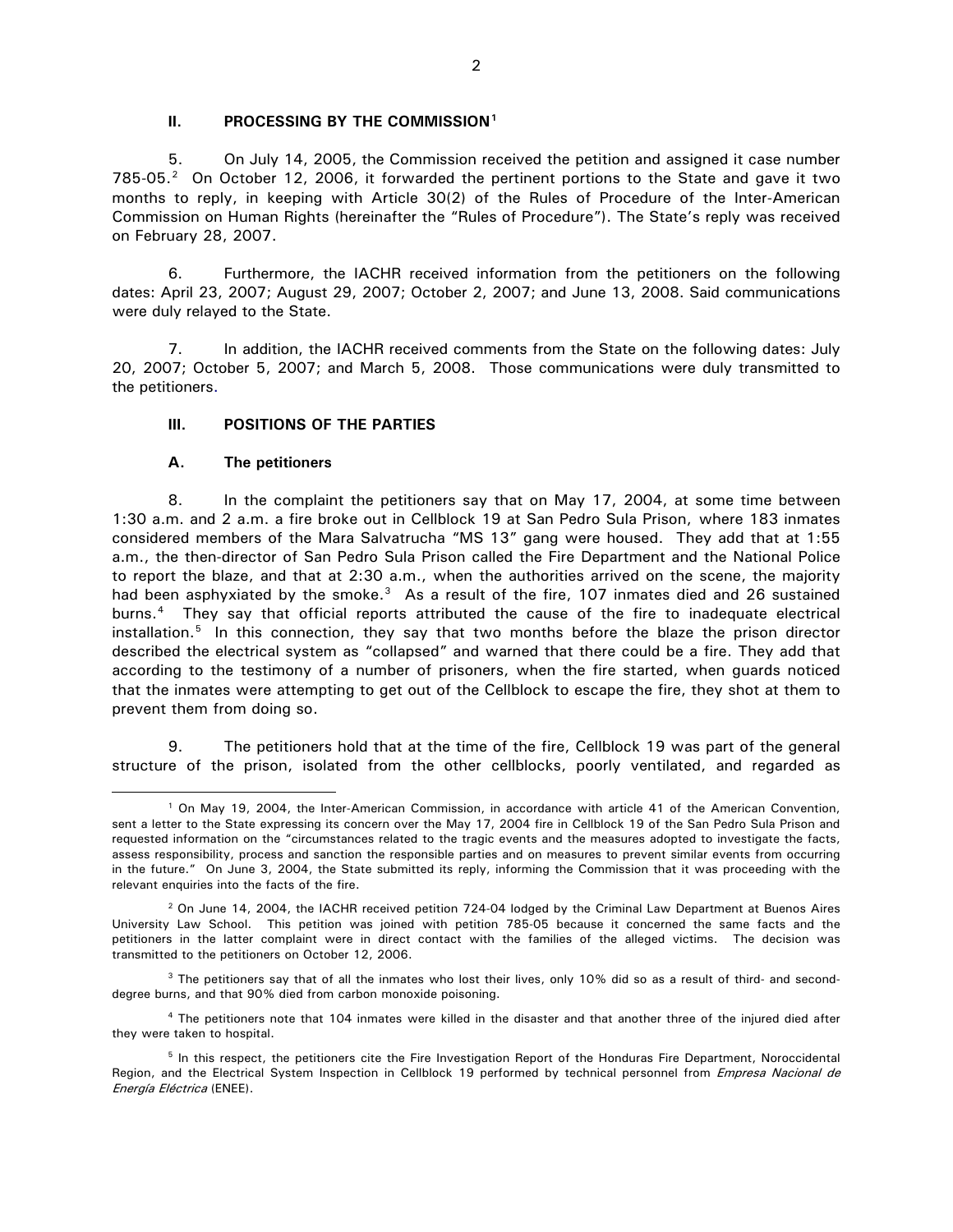inhuman by the Enforcement Judge of San Pedro Sula. In addition, the petitioners indicate that the the overall situation in the prison was one of overcrowding, violence, unsanitary conditions, indifference on the part of the competent authorities, rampant crime, and structural deficiencies.<sup>[6](#page-2-0)</sup>

10. As regards the investigation of the incident, they say that on August 11, 2004, the Office of the Attorney General presented a formal indictment against the director of the prison at the time of the fire.<sup>7</sup> They add that at a preliminary hearing on September 1, 2004, the case was definitively dismissed. The petitioners mention that the Office of the Attorney General lodged an appeal against the decision, which the Court of Appeals rejected on November 22, 2004. On November 23, 2004, a motion was entered for reversal of the decision of the Court of Appeals, but it was found inadmissible on November 25 of that same year. Subsequently, the petitioners say that on December 17, 2004, the Office of the Prosecutor filed for a writ of *amparo* with the Constitutional Chamber of the Supreme Court of Justice, which was refused on September 27, 2005.

11. The petitioners say that until 2008 the investigation of the incident at San Pedro Sula Prison has remained at the preliminary stage. They say that in cases such as this, in which there have been violations of the right to life and personal integrity, the only remedy that can be considered adequate is a criminal investigation. In this regard, they say that from the outset the State neglected to exhaust every line of inquiry to determine who was responsible for the acts or omissions of the authorities allegedly involved. They note that in this case, "time was of the essence to ensure the success of the criminal investigations in effectively safeguarding the rights that were violated." They hold that during de process the Office of the Attorney General destroyed evidence on the case, and that according to one prosecutor, $8$  this evidence was not included in the record of the proceeding.

12. The petitioners also hold that Honduras violated Article 4(1) of the American Convention in connection with Article 1(1) thereof because it allowed the electrical system to fall into disrepair without adopting preventive measures, placing the lives of the inmates at risk. In this regard, they say that at the time of their deaths the inmates were in the custody of the State, which, therefore, was required to ensure their lives and integrity. As regards Article 5(1) and (2) of the American Convention, the petitioners consider that the State has adopted an omissive attitude to its obligation to ensure the right to personal integrity of persons deprived of liberty, and that this was reflected in the overcrowded conditions and deficient structures in which they were housed, which were pivotal factors in the deaths of the inmates. They also state that the inmates were subjected to inhuman and degrading treatment, that they lived in unsanitary conditions, were poorly fed, and the medical services were deficient. As regards section 5 of the aforementioned Article, they note that at least 44 of the persons who died in the blaze were remand prisoners who had not yet been sentenced, which shows that the former lived in the same space as convicted prisoners.

13. As to the argument of the State that domestic remedies have not been exhausted, the petitioners note that in the instant case the exception to the rule of prior exhaustion of domestic remedies applies because there has been an unwarranted delay in rendering a decision at the

<span id="page-2-0"></span><sup>&</sup>lt;sup>6</sup> To support this statement, the petitioners cite Judicial Proceeding 1009, Attorney General v. Elías Aceituno Canaca, Enforcement Court Decision of April 21, 2004, p. 1979.

<span id="page-2-1"></span> $7$  According to the petitioners, this criminal indictment is for the crimes of manslaughter to the detriment of Rafael Arturo Pacheco et al., injuries to the detriment of Javier Alejandro Pineda et al., and breach of public duties to the detriment of the public administration.

<span id="page-2-2"></span><sup>&</sup>lt;sup>8</sup> The petitioners say that this statement is based on reports in the press: "Cierran caso de masacre en penal sampedrano" [San Pedro Prison Massacre Case Closed], Diario digital Hondudiario, August 22, 2007, and "Botan evidencias recogidas tras el incendio del presidio" [Prison Fire Evidence Tossed Out], El Tiempo, August 23, 2007.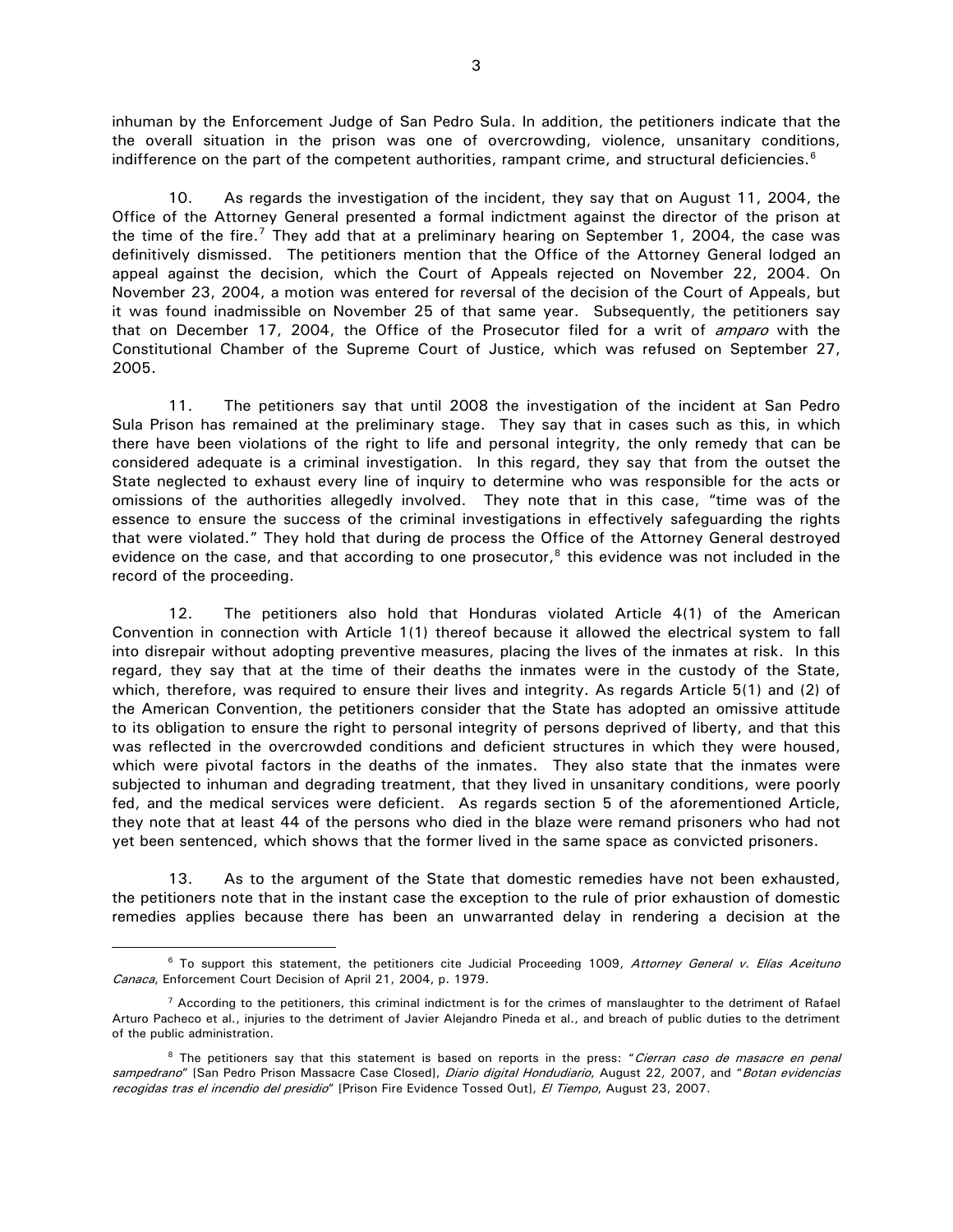domestic level. They allege that for the victims' families, the domestic judicial proceeding has proved ineffective in punishing those responsible in accordance to law, and because they have been denied a simple and prompt remedy that might enable them to know the truth about what happened and receive fair compensation for damages. For the aforementioned, they affirm that the State violated the rights enshrined in Articles 4, 5, 8(1) and 25 of the Convention, in connection with the general obligation contained in Article 1.1 of said international instrument.

### **B. The State**

14. The State acknowledges that on May 17, 2004, a fire started in Cellblock 19 at San Pedro Sula Prison that caused the deaths of 107 inmates and that this calamity was caused by the electrical system overheating as a result of its dilapidated state and the excessive number of electrical appliances in the cellblock. The State says that "it does not refute the fact that the country's prisons, in particular in the cities of Tegucigalpa and San Pedro Sula, are in a state of crisis owing to the high number of persons deprived of liberty confined in them, in many cases with populations that exceed their design capacity. Nor do we deny that [in] many of these prisons the electrical, water, plumbing and other systems had collapsed."[9](#page-3-0) However, the State adds that in the past two years, through the Ministry of Security, funds had been invested in the improvement of prison conditions,<sup>[10](#page-3-1)</sup> and that a bill introducing a new Prison Law is presently before the Honduran Congress.

15. The State says that the fire of May 17, 2004, came about as a result of "the deplorable state of the electrical system, which was overloaded by the excessive number of electrical devices or appliances connected to it and a fire started precisely at the only point of access to Cellblock 19, from where it spread rapidly owing to the large quantity of flammable objects, such as curtains, bed linen, and clothes, among other items used by the inmates for their personal needs.<sup>[11](#page-3-2)</sup>

16. The State says that the forensic medical reports show that none of the deceased died of gunshot wounds and that the spent cartridge cases were found because shots were fired to raise alert in order to ensure that the whole prison population was aware of the fire. As regards the assertion made by the petitioners that the prosecutor's office "has unilaterally destroyed evidence in the case, the State points out that this was done in accordance with legal procedure established under the Code of Criminal Procedure, the Regulations in Decree No. 9-99-E and the Regulations on Handling of Physical or Biological Evidence of a crime."<sup>[12](#page-3-3)</sup>

17. The State also mentions that it does not seek to evade its responsibility to investigate and punish those responsible, either for omissions or direct actions, which is why it initiated a criminal inquiry, in the first stage of which the prosecutor's office issued a summons for the then-director of the prison. This proceeding did not prosper in spite of the fact that appeals were filed and a writ of *amparo* was sought against the decision to acquit him. The State notes in this respect that the former prison director took appropriate administrative steps to improve the subhuman conditions in which the inmates lived prior to their death and that he did not receive approval or the necessary assistance to implement the corrective measures that might have averted the blaze. In addition, the State says that his acquittal "does not preclude the accused from being

<sup>9</sup> Response of the State of February 28, 2007.

<span id="page-3-3"></span><span id="page-3-2"></span><span id="page-3-1"></span><span id="page-3-0"></span><sup>&</sup>lt;sup>10</sup> In this regard, the State notes that the prison population has declined, making it possible for most prisons to operate at 80% of their installed capacity, and that ventilation and medical services have improved.

<sup>&</sup>lt;sup>11</sup> Response of the State of February 28, 2007.

<sup>&</sup>lt;sup>12</sup> Response of the State of March 5, 2008.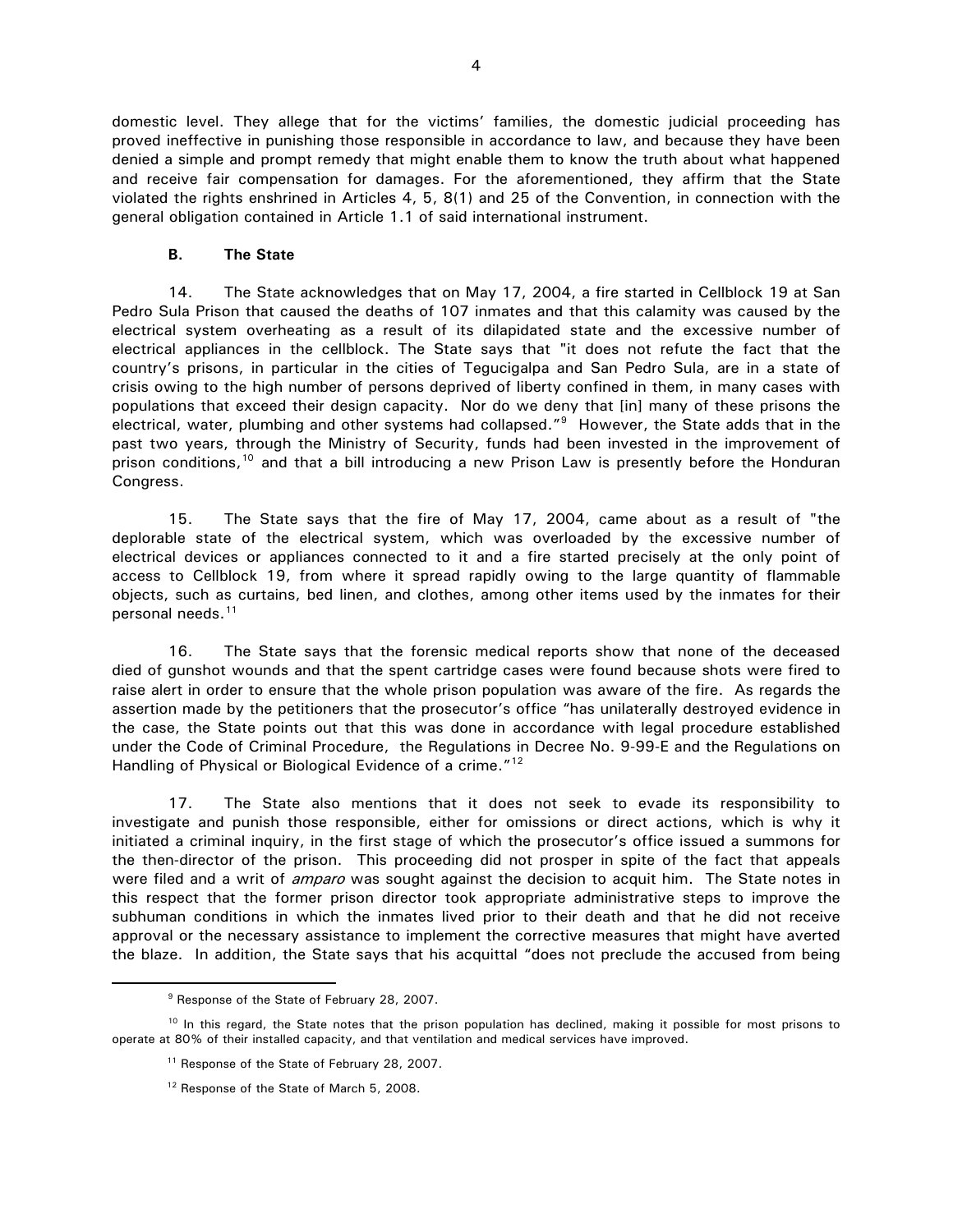found to bear administrative or civil liability, or other higher level civil servants, who are currently under investigation, being charged with criminal liability."

18. The State says that enquiries continue in order to ascertain which officials were present when the events occurred, what their obligations and duties were, their seniority, and what they could have done to avert the incident. The State also says that enquiries are underway in order to determine the responsibility, as appropriate, of senior officials in the Bureau of General Prevention Services or any other government official who might have been legally required to take steps to prevent such an incident. In this connection, it considers that domestic remedies to punish those responsible and provide compensation to the victims and their next of kin have not been exhausted, given that investigations are currently underway to determine the responsibility of other officials who, either by deed or omission, are involved in this case.

19. With respect to the delay in the judicial proceeding alleged by the petitioners, the State recognizes that the case has been delayed but that the procedures that arise from such acts are not prompt or simple remedies and that the time taken to complete these processes will probably be counted in years as a considerable amount of time is needed to resolve the merits of the case at trial. The reason for this is that the parties must be given the chance to collect evidence, present it at trial, and contest opposing evidence, in addition to which the tribunal must be afforded the possibility of carefully weighing all of this.

20. The State also says that it has not violated Article 4 of the Convention and, with respect to the supposed violation of Article 5, it says that efforts had been made to correct conditions for prisoners, which stem from the shortage of human and material resources in the country and not from a state policy of torture or inhuman or degrading treatment of persons deprived of liberty.

21. In short, the State requests that the instant petition be declared inadmissible under Article 31(1) of the Rules of Procedure of the Inter-American Commission because the remedies under domestic jurisdiction have not been exhausted in accordance with generally recognized principles of international law.

# **IV. ANALYSIS**

# **A. Competence of the Commission** *ratione loci, ratione personae, ratione temporis***, and**  *ratione materiae*

22. The petitioners are entitled, under Article 44 of the American Convention, to lodge complaints with the Commission. The petition names as alleged victims 107 persons deprived of liberty who lost their lives in a fire at San Pedro Sula Prison on May 2004, and on whose behalf the State of Honduras undertook to observe and ensure the rights enshrined in the American Convention and other international instruments.

23. The petitioners individually identify the following alleged victims:<sup>[13](#page-4-0)</sup> 1) Rafael Arturo Pacheco Teruel, 2) Allan Roberto Escalante Mayorquin, 3) José Geovanny Ulloa Díaz, 4) Melvin Isaías López Recarte, 5) Carlos Roberto Izaguirre Alva, 6) Humberto Daniel Bruhier Cárcamo, 7) Willian Antonio Reyes Flores, 8) David Javier Urrea Aguilar, 9) Antony Zuniga Aguilar, 10) Melvin Rolando Arriaga Martínez, 11) Marvin Geovany Montoya Gamez, 12) José Naun Coto Rodríguez, 13) Fredy Enrique Gutiérrez Maldonado, 14) Juan Carlos Rivas, 15) Nelson Geovanni Villeda Rosales, 16) Oscar Edgardo Cruz ó Isidro Mejía Mejía, 17) Carlos Alberto Rivas Hernández, 18)

<span id="page-4-0"></span><sup>&</sup>lt;sup>13</sup> Petition received on July 14, 2005.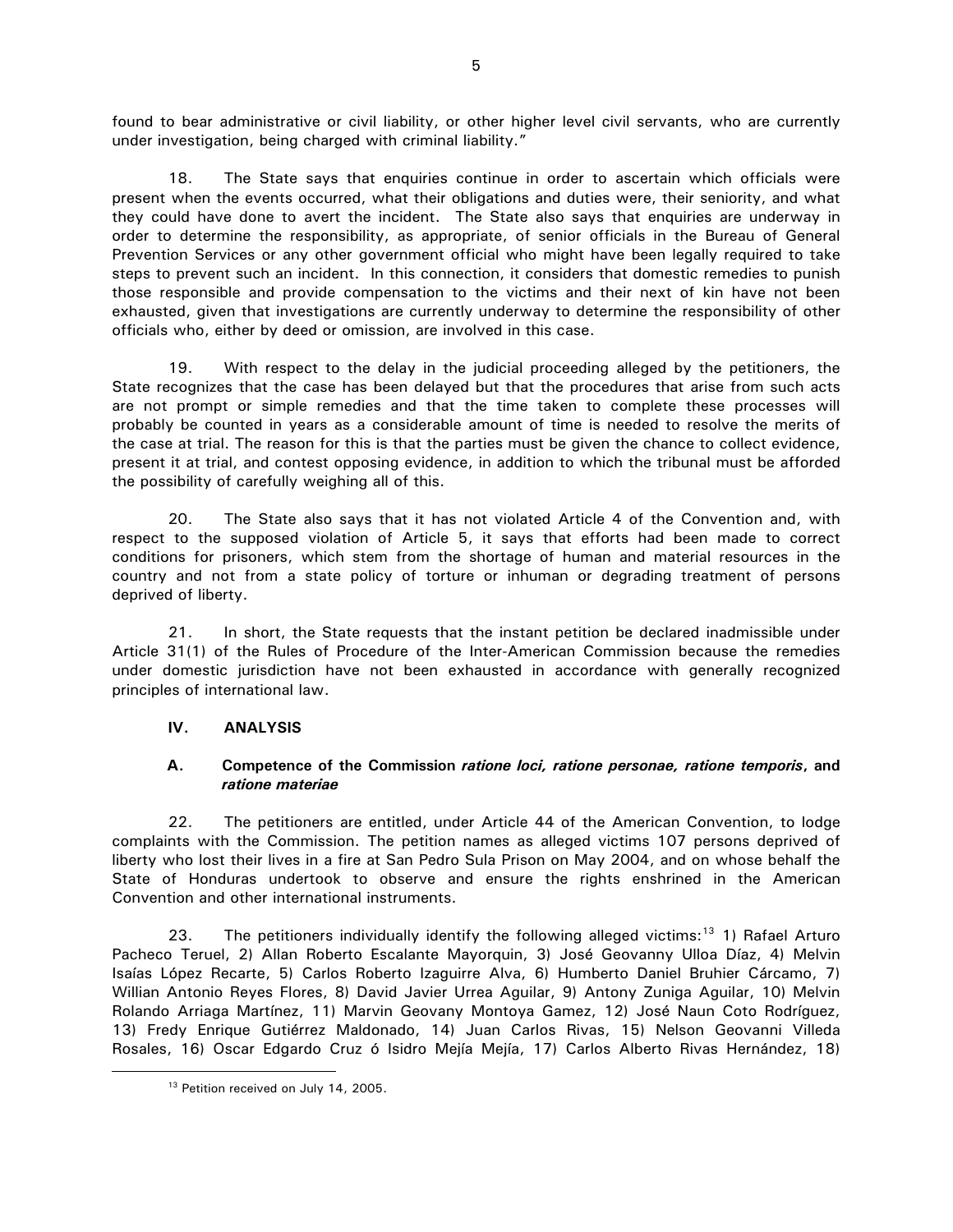Wilmer Alexis Aguiluz, 19) Darwin Rolando Martínez Sánchez, 20) Ervin Ronaldo Vallecillos Padilla, 21) Jesús Aguilar Leiva, 22) Jony Naun Lemus Mejía, 23) José Amílcar Ramírez Rodríguez, 24) Allan Antony Carrasco Rodríguez, 25) Víctor David Torres Funez, 26) Walter Amílcar Serrano Alberto, 27) Nelson Jesús Jiménez Sevilla, 28) Henry Adalberto Regalado Suazo, 29) Lenin Josué Galindo Ruiz, 30) Ángel Noel Sánchez Rivera, 31) Edgardo Alejandro Hernández Antúnez, 32) Darwin Geovanny López Paz, 33) José Santiago Hernández Morter, 34) Anuar Enrique Fúnez Leiva, 35) José Enrique Hernández Mayorga, 36) Mario Roberto Velásquez Ventura, 37) Luis Alberto

Escobar Vallecillo, 38) Gerson Magdiel López Paz, 39) José Neptaly Rivera Sosa, 40) Ángel Israel Meza Agurcia, 41) José Dionicio Cerrato Estrada, 42) Jorge Alberto Sierra Galeas, 43) Marvin Yovany Rivera Santamaría, 44) Warner Moreno Méndez, 45) Esmelin Teruel Fernández, 46) Luis Gustavo Mata Aguilar, 47) José Antonio Flores Méndez, 48) Arnaldo Enrique Bautista, 49) José Luis Hernández Rodríguez, 50) Miguel Eduardo Mercado Valle, 51) Jorge Alberto Ortiz, 52) Annel Antonio Cruz Vásquez, 53) Cesar Edgardo Orellana Mendoza, 54) Edwin Reynaldo Guerrero Villeda, 55) Pedro Tabora Castillo, 56) Hauner Isaías Ríos, 57) Carlos Leonardo Cruz Dubon, 58) Walter Adalid Murcia Serrano, 59) Alberto Antonio Tenorio Lemus, 60) Oscar Irael Duarte Valle, 61) Danilo Antonio Reyes Benavides, 62) Cristhian Alberto Orellana Meléndez, 63) Víctor Manuel Vigil Navas, 64) José Antonio Morales ó Rossel Antonio Moran Rodríguez, 65) Luis Orlando Serrano Cano, 66) Naun Antonio Méndez, 67) Manuel Armando Cortes, 68) Edwin Alberto Guzmán, 69) Javier Iván Marroquín, 70) Omar Neptalí Valle Márquez, 71) Héctor Adán Meza, 72) Marvin Antonio Carballo Vásquez, 73) Eleasar Machado Figueroa, 74) José Francisco Cabrera Gomes, 75) Marcos Josué Sierra Banegas, 76) Sergio Yanel Hernández Ávila, 77) Alejandro Valentín Ramos, 78) Marco Antonio Cabrera Alvarado, 79) Gustavo Arnaldo Martínez Molina, 80) Héctor Javier Guzmán Mejía, 81) Hector Danilo Bautista Herrera, 82) Wilmer Alexander López Leiva, 83) Onix Johe Zelaya Gómez, 84) Luis Ramírez Hernández, 85) Orvil Ramírez Martínez, 86) José Miguel Garay Reyes, 87) Carlos Alberto Amaya Dubon, 88) Andrés Enrique Zepeda Romero, 89) Osman Orlando Arriaga Soto, 90) Miguel Ángel Pérez Godoy, 91) José Edgardo Álvarez Sabio, 92) Oscar Antonio Osorio ó Jesús Fiallos Ulloa, 93) Wilson Ernesto Euceda Ortiz, 94) José Oswaldo Leveron Arita ó Edy Ramón Ramírez Hernández, 95) José Adán Benítez, 96) Mayro Joaquín López Ardon, 97) Gerardo Enrique Castro García, 98) Javier Alexander Maldonado ó Augusto Cesar Portillo Andino, 99) Ixel Alfredo Medina, 100) José Luis Rodríguez Cárcamo, 101) Wilfredo Reyes, 102) Germán Daniel Corrales, 103) Walter Yovany Banegas Sandoval, 104) Josué Ramón Hernández López, 105) José Antonio Rodríguez, 106) Nelson Rafael Ortega Martínez, 107) Edward Omar Tabora. In addition, the arguments presented refer to the right of the families of the victims to protection and judicial guarantees.

24. Honduras ratified the American Convention on September 8, 1977. Accordingly, the Commission has *ratione personae* jurisdiction to examine the petition.

25. The Commission is competent *ratione materiae* because the petition alleges violations of human rights protected by the American Convention. The Commission is also competent *ratione temporis*, because the facts alleged in the petition occurred when the obligation to respect and ensure rights recognized in the American Convention was already in force for the State, which ratified the Convention in September, 8, 1997. The Commission is competent ratione loci inasmuch as the alleged violations are said to have occurred within the territory of Honduras, which has ratified the American Convention.

# **B. Other admissibility requirements to be met by the petition**

# **1. Exhaustion of domestic remedies**

26. Article 46(1)(a) of the American Convention provides that for a petition lodged with the Inter-American Commission to be admissible in accordance with Article 44 of the Convention, it is necessary that the remedies under domestic law have been pursued and exhausted in accordance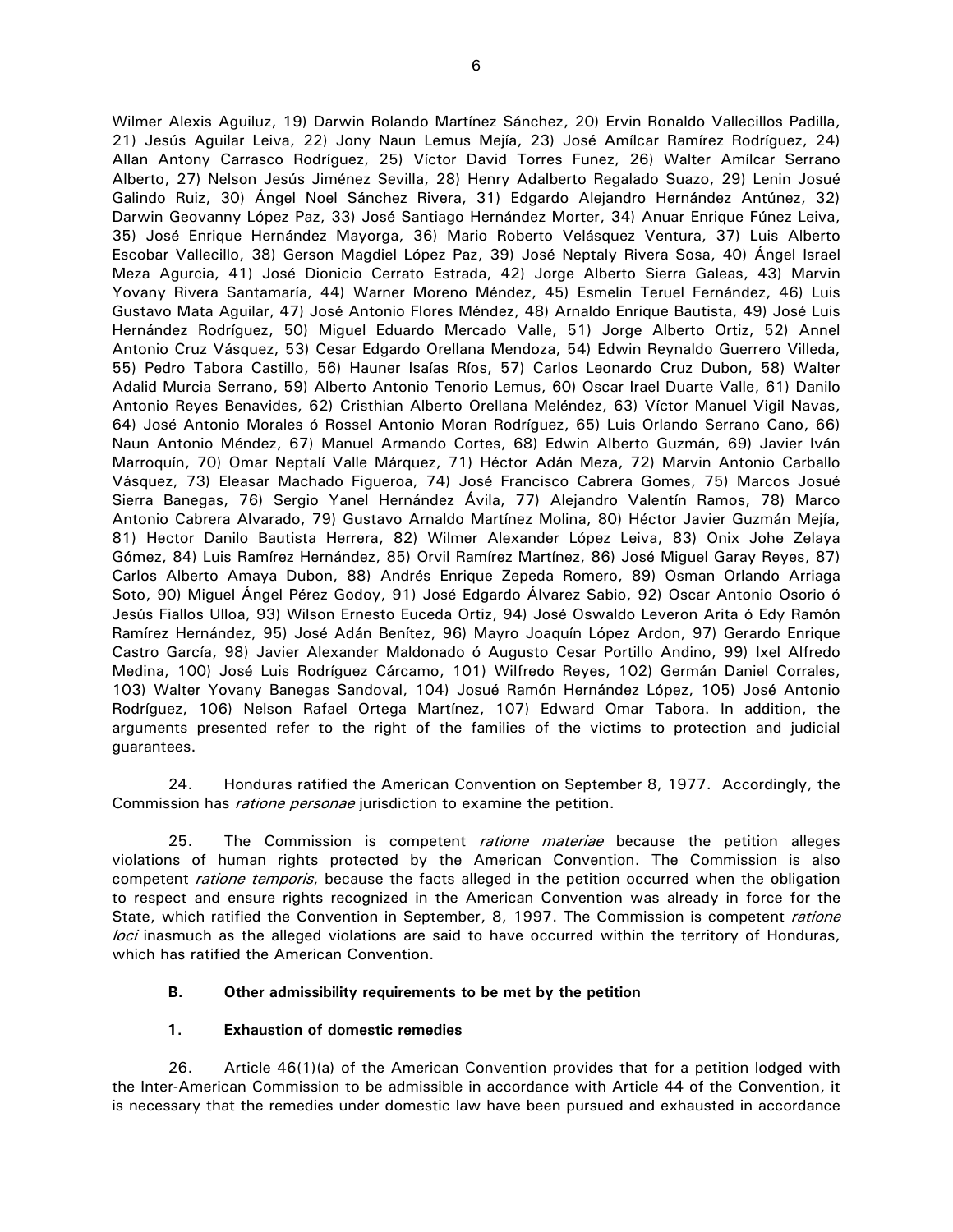with generally recognized principles of international law. This rule is designed to allow national authorities to examine alleged violations of protected rights and, as appropriate, to resolve them before they are taken up in an international proceeding.

27. The prior exhaustion rule applies when there are suitable and effective remedies actually available in the national system to repair the alleged violation. In that connection, Article 46(2) specifies that the rule does not apply when: a) the domestic legislation of the State concerned does not afford due process of law for the protection of the right in question; b) the alleged victim did not have access to the remedies under domestic law; and, c) there has been unwarranted delay in rendering a final judgment under said remedies. As Article 31 of the IACHR Rules of Procedure provides, when the petitioner invokes one of these exceptions, it is up to the State concerned to demonstrate that the remedies under domestic law have not been exhausted, unless that is clearly evident from the record.

28. In the instant case, the State requests that the petition be declared inadmissible on the ground that domestic remedies have not been exhausted since investigations are ongoing into government officials, in order to ascertain if they bear responsibility for the fire at San Pedro Sula Prison. For their part, the petitioners argue that the investigation opened ex officio by the State to clarify the circumstances of the fire at San Pedro Sula Prison and to prosecute and punish those responsible has been unduly delayed, plagued with serious irregularities, and ineffective. In sum, they say that in the instant case the rule of prior exhaustion of domestic remedies has been superseded because for the victims' families the domestic judicial proceeding has proved ineffective in punishing those allegedly responsible in accordance to law, and because they have been denied a simple and prompt remedy that might enable them to know the truth about what happened and receive fair compensation for damages.

29. In this connection, the Commission considers that, as a general rule, "criminal investigations must be conducted promptly, in order to protect the interests of the victims and preserve the evidence."<sup>[14](#page-6-0)</sup> As the Inter-American Court has noted, while every criminal investigation must meet a series of legal requirements, the rule of prior exhaustion of domestic remedies should not lead international action on behalf of the victims to come to a halt or to be delayed to the point of being rendered ineffective.<sup>[15](#page-6-1)</sup>

30. To determine whether or not an investigation has been carried out "promptly", the Commission must evaluate a series of factors such as the time elapsed since the offense was committed, if the investigation has progressed beyond the initial stages, the steps taken by the authorities, and the complexity of the case.<sup>[16](#page-6-2)</sup>

31. In the instant case, the Commission notes that the criminal enquiry into the events of May 17, 2004, at San Pedro Sula Prison, which cost 107 persons their lives, remains at a preliminary stage and the State has not supplied information on concrete steps or procedures meant to determine whether or not public officials bear responsibility for the events described in the

<span id="page-6-0"></span><sup>14</sup> IACHR, Report 73/05, Petition 4534-02, Admissibility, Oscar Iván Tabares Toro, Colombia, October 13, 2005, para. 29, and IACHR, Report 62/00, Case 11.727, Hernando Osorio Correa, Colombia, October 3, 2000, para. 25.

<span id="page-6-1"></span><sup>&</sup>lt;sup>15</sup> I/A Court H.R., Velásquez Rodríguez Case. Preliminary Objections. Judgment of June 26, 1987. Series C No. 1, para. 93.

<span id="page-6-2"></span><sup>&</sup>lt;sup>16</sup> IACHR, Report 23/07, Petition 435-2006 Admissibility, Eduardo José Landaeta Mejías et al., Venezuela, March 9, 2007, para. 44; IACHR, Report 7/07, Petition 474-03, Admissibility, Oswaldo José Colmenares Mújica et al., Venezuela, February 28, 2007, para. 30, and IACHR, Report 10/05, Petition 380-03, Admissibility, Rafael Ignacio Cuesta Caputi, Ecuador, February 23, 2005, para. 48.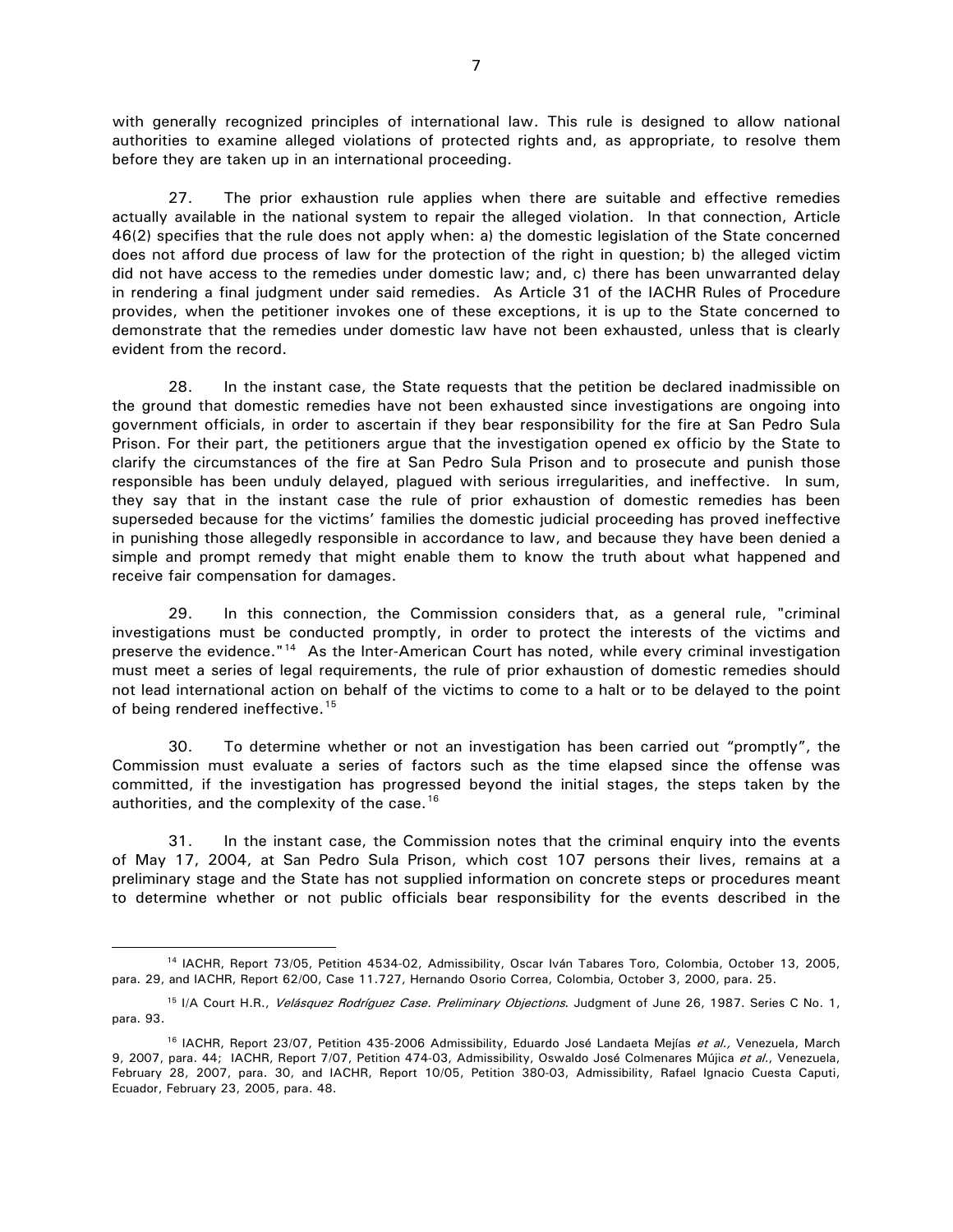petition.<sup>[17](#page-7-0)</sup> The Commission also finds that the State did not explain any specially complex factors, given that this case concerns circumstances in which the identities of the government officials under whose protection the inmates found themselves was known. Furthermore, the Commission has held that when a publicly actionable offense is committed, the State has the obligation to institute criminal proceedings and pursue them to the end.<sup>[18](#page-7-1)</sup>

32. Based on the foregoing, the Commission finds that at the date of adoption of the instant report, the length of time that the State has taken to conduct the relevant investigations constitutes an unwarranted delay of justice.

33. Finally, the Commission considers that it is important to clarify that the exceptions to the rule of exhaustion of domestic remedies are closely connected to the determination of possible violations of certain rights contained in the Convention, such as the right to a fair trial (Article 8) and the right to judicial protection (Article 25). It should be borne in mind, however, that Article 46 (2), by its nature and purpose, has a content that is independent of the substantive norms of the Convention and depends on a standard of evaluation different from the one used to determine the violation of Articles 8 and 25 of this international instrument. Because of this, the applicability of the exceptions to the rule of exhaustion of domestic remedies provided for in paragraphs (a), (b), and (c) of Article 46(2) must be decided, specifically and at the outset, just as the Commission is doing now in this report. Therefore, the reasons for which domestic remedies were not exhausted and the legal effect of their lack of exhaustion will be analyzed when the Commission examines the merits of the issue, with the purpose of determining whether violations of Articles 8 and 25 have taken place.<sup>[19](#page-7-2)</sup>

34. In light of the foregoing and of the information contained in the record, for the purposes of admissibility the Inter-American Commission finds that there has been an unwarranted delay on the part of the courts in rendering a final judgment and that domestic remedies have proved ineffective at providing a prompt solution to the situation charged in the petition. Accordingly, in the instant case the IACHR applies the exception to the rule of prior exhaustion of the remedies under domestic law provided at Article 46(2)(c) of the American Convention.

# **2. Timeliness of the petition**

 $\overline{a}$ 

35. According to Article 46(1)(b) of the American Convention, for a petition to be admissible it must be "lodged within a period of six months from the date on which the party alleging violation of his rights was notified of the final judgment." A final judgment has not yet been adopted in this case and, therefore, the six-month time period for the lodging of a petition after the notification of said judgment has not begun to run. The Commission finds that, considering the facts complained of, the level of progress in the investigations and the date it was lodged, that the complaint was lodged within a reasonable time since the date on which the victims' rights were allegedly violated. Therefore, the requirement regarding timeliness has been met in accordance with Article 32 of the Rules of Procedure of the IACHR.

<span id="page-7-0"></span><sup>&</sup>lt;sup>17</sup> The scant progress made by the State in its investigations is set down for the record in the Report of the Office of the Special Prosecutor for Human Rights of March 5, 2008. Attached to the communication of the State of March 5, 2008.

<span id="page-7-1"></span><sup>&</sup>lt;sup>18</sup> Report 14/08, Petition 652-04, Admissibility, Hugo Humberto Ruiz Fuentes, Guatemala, March 5, 2008, para. 64, and IACHR, Report 62/00, Case 11.727, Hernando Osorio Correa, Colombia, October 3, 2000, para. 24.

<span id="page-7-2"></span><sup>19</sup> IACHR, Report 14/05 Petition 3101-02, Admissibility, Oscar Daniel Medina Cortés et al., Honduras, February 23, 2005, para. 28; IACHR, Report 15/02, Admissibility, Petition 11.802, Ramón Hernández Berrios et al., Honduras, February 27, 2002, and IACHR, Report 65/01, Case 11.073, Juan Humberto Sánchez, Honduras, March 6, 2001, para. 51.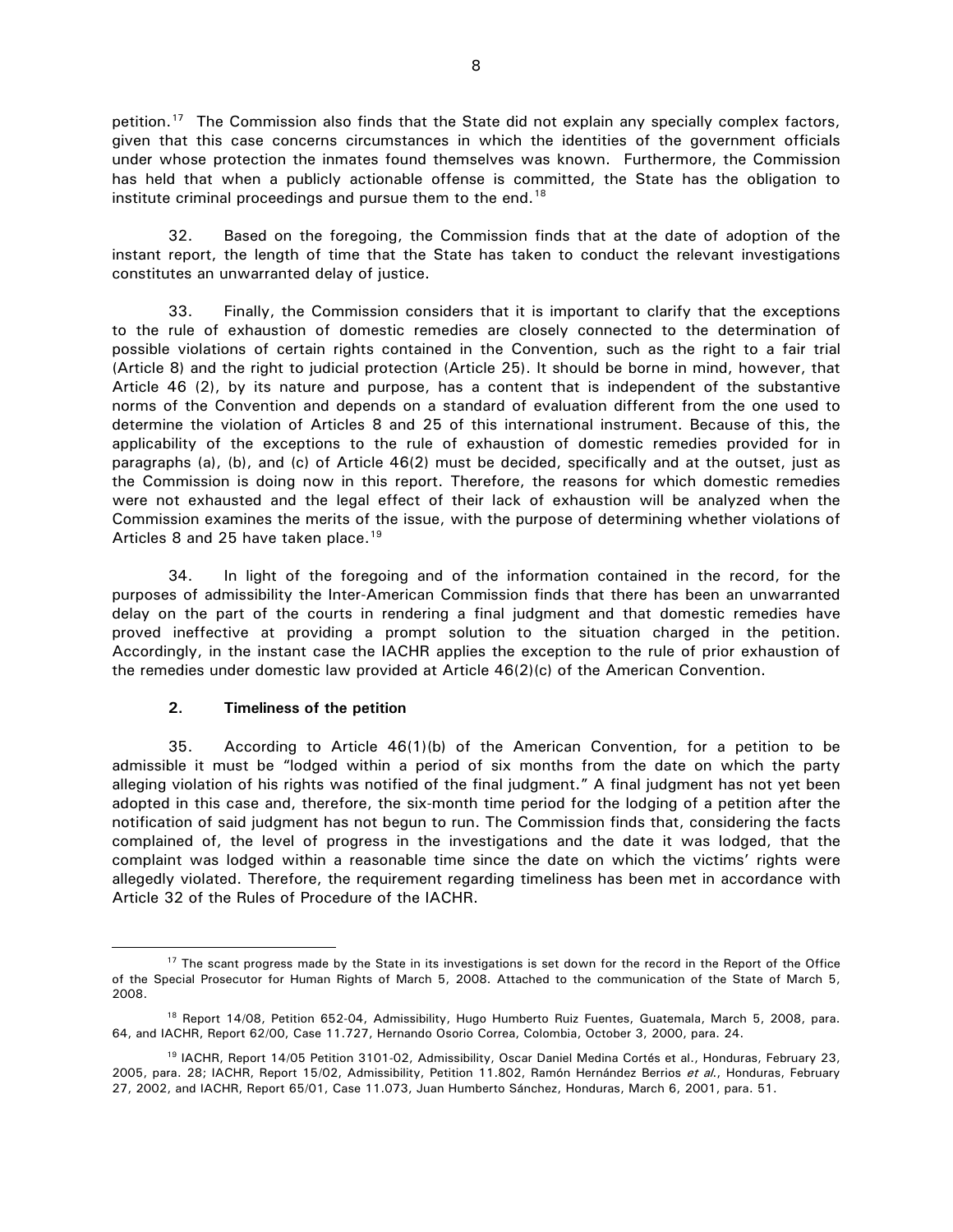### **3. Duplication of proceedings and** *res judicata*

36. There is nothing in the record to suggest that the subject matter of the petition is pending in another international proceeding or that it is substantially the same as one previously studied by it or by another international organization. Accordingly, the Commission concludes that the requirements established in Article 46(1)(c) and 47(d) of the Convention are met.

## **4. Colorable claim**

37. The Commission considers that there is no evidence of any lack of grounds for, or irrelevancy of, the complaint received. It further considers that, *prima facie*, the claims of the petitioners regarding the alleged violation of the rights to a fair trial and judicial protection of the families of the 107 inmates who died as a result of the fire at San Pedro Sula Prison in May 2004 could eventually constitute a violation of the rights guaranteed by Articles 8 and 25 of the Convention, in connection with Article 1(1) of the same instrument. The Commission also finds that, *prima facie*, the facts alleged by the petitioners could constitute violations of Articles 4 and 5 of the American Convention, in connection with the 107 persons deprived of liberty who died during the aforesaid fire, given the possible failure by agents of the State to adopt preventive measures and guarantees for protection of their right to life, as well as with regard to the conditions of confinement at the time of the blaze. Also, based on the principle *iura novit curia*, the Commission will analyze a possible violation of Article 7 of the American Convention. All of the foregoing in conjunction with the obligation under Article 1(1) of the Convention.

## **V. CONCLUSIONS**

38. The IACHR concludes that it is competent to take up the complaint presented by the petitioners concerning alleged violation of Articles 4, 5, 8, and 25 of the American Convention, in connection with Article 1(1) thereof, to the detriment of the alleged victims and their families. Also, based on the principle *iura novit curia*, the Commission concludes that the petition is admissible for the alleged violation of Article 7 of the Convention.

39. Based on the factual and legal arguments given above and without prejudging the merits in the matter,

### **THE INTER-AMERICAN COMMISSION ON HUMAN RIGHTS,**

### **DECIDES:**

1. To declare the instant case admissible as regards the alleged violations of rights protected in Articles 4, 5, 8, 25, and 1(1) of the American Convention; to the detriment of the alleged victims and their families. Also, based on the principle *iura novit curia*, the Commission concludes that the petition is admissible for the alleged violation of Article 7 of the Convention.

2. To notify the parties of this decision;

3. To continue with its analysis of merits in the matter, and

4. To publish this decision and include it in its Annual Report to the OAS General Assembly.